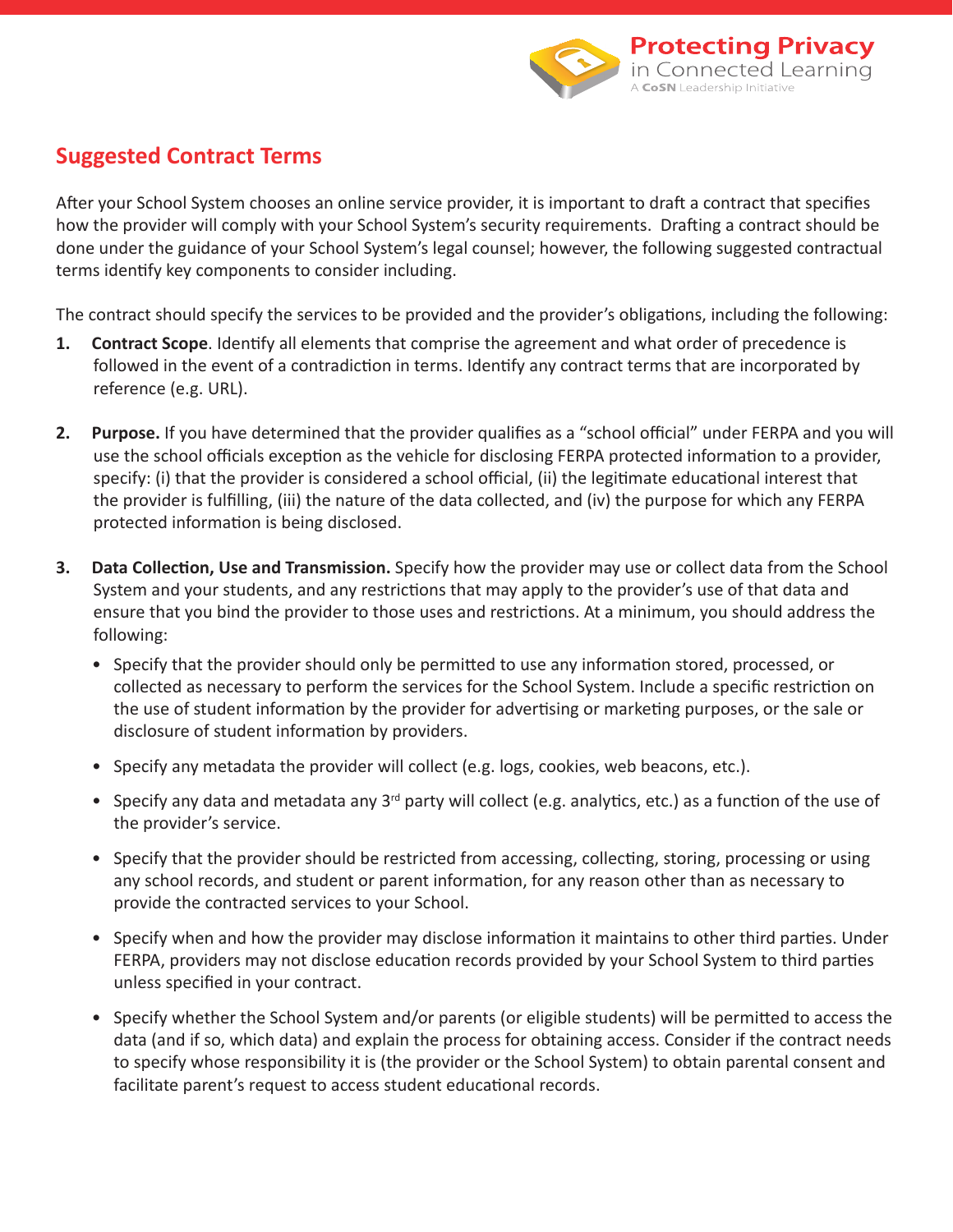- Specify that data collected belongs to the School System (and/or its users) and that the provider acquires no rights or licenses to use the data for purposes other than for the delivery of the service.
- Specify that a provider must disclose if it will de-identify any of the FERPA protected data that it will have access to and if so, require that the provider supply details of its de-identification process. When appropriate, you may want to retain rights to approve such a process prior to the provider using or sharing de-identified data in ways that are beyond the purpose for which any FERPA protected information is disclosed.
- **4. Data Security.** Specify any security requirements that the provider must follow to the extent that it maintains, processes, or stores any information on behalf of the School System. At a minimum, the contract should address the following:
	- The provider must securely maintain all records or data either received from the School System or collected directly from the school, teachers, students, or parents in accordance with the security standards designated by the School.
	- Information, content and other data collected and stored from and on behalf of the School System and the students should be stored and maintained separately from the information of any other customer, school, or user.
	- The provider should restrict access to your School System's information to only those individuals that need to access the data in order for the provider to perform the agreed-upon services.
	- The agreement should identify what happens if the provider has a data breach. The agreement should identify the provider's responsibilities including the School System's point of contact, required notification time, and any obligations for end user notification and mitigation.
	- You should have the right to audit the security and privacy of your School System's or students' records or data.
	- Require the provider to notify you in writing about any changes that will affect the availability, security, storage, usage or disposal of any information.
- **5. Data Retention and Disposal.** Assure the proper management and disposal of data or information pertaining to the School or its students. All data disclosed to the provider, or collected by the provider, must be disposed of by secure means to ensure that it is protected from unauthorized access or use.
- **6. Bankruptcy or Acquisition.** Specify what happens to the data if the provider goes out of business or is acquired by another firm. Is there a source code or data escrow provision?
- **7. Service Levels and Support**.
	- Specify the service levels the provider must meet and any credits you receive for any failure by the provider to meet these service levels.
	- Require the provider to supply the School with all the technical assistance you may need to use the services.